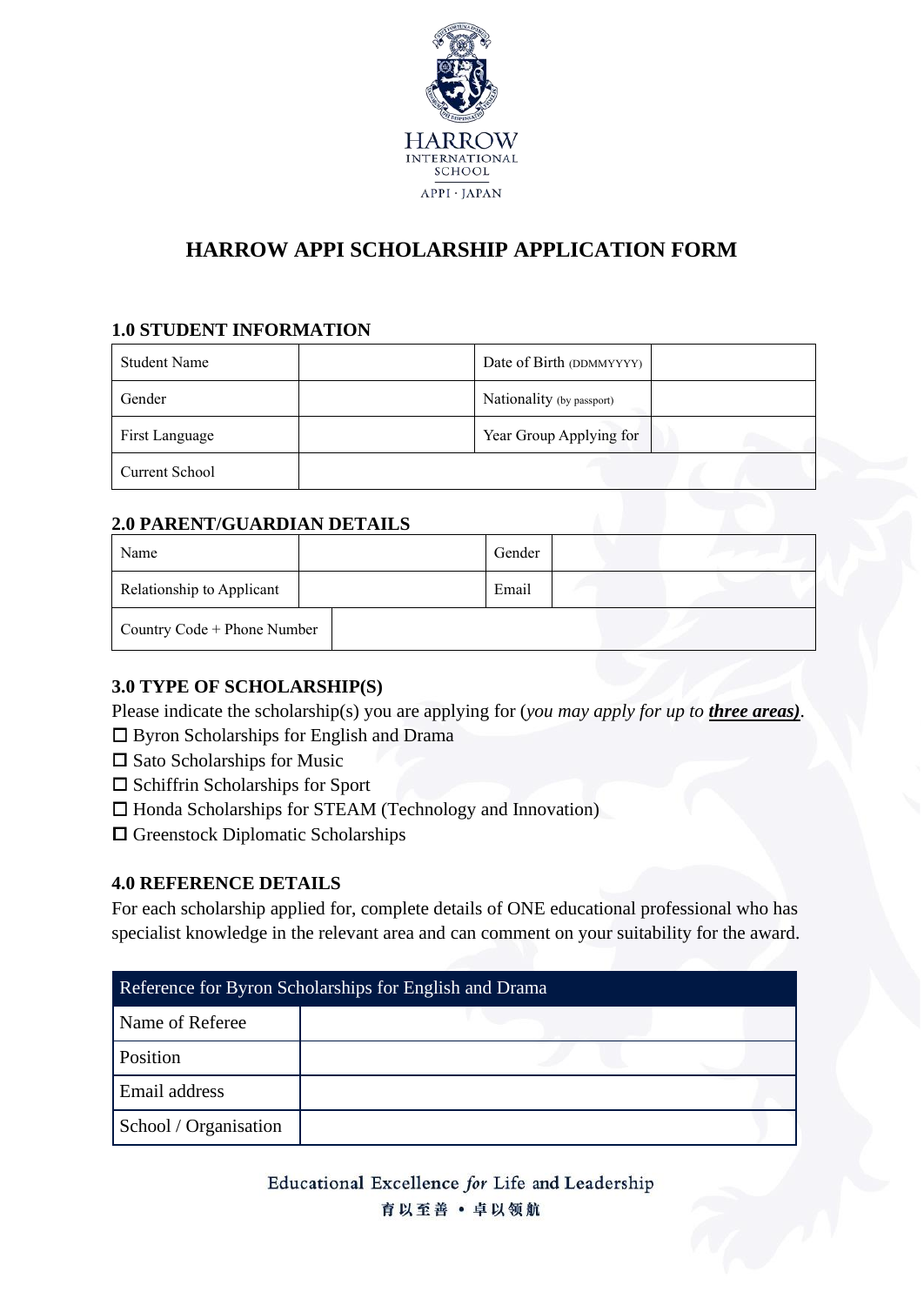

| Reference for Sato Scholarships for Music |  |  |  |
|-------------------------------------------|--|--|--|
| Name of Referee                           |  |  |  |
| Position                                  |  |  |  |
| Email address                             |  |  |  |
| School / Organisation                     |  |  |  |

| Reference for Schiffrin Scholarships for Sport |  |  |  |
|------------------------------------------------|--|--|--|
| Name of Referee                                |  |  |  |
| Position                                       |  |  |  |
| Email address                                  |  |  |  |
| School / Organisation                          |  |  |  |
|                                                |  |  |  |

| Reference for Honda Scholarships for STEAM |  |  |
|--------------------------------------------|--|--|
| Name of Referee                            |  |  |
| Position                                   |  |  |
| Email address                              |  |  |
| School / Organisation                      |  |  |

| Reference for Greenstock Diplomatic Scholarships |  |  |  |
|--------------------------------------------------|--|--|--|
| Name of Referee                                  |  |  |  |
| Position                                         |  |  |  |
| Email address                                    |  |  |  |
| School / Organisation                            |  |  |  |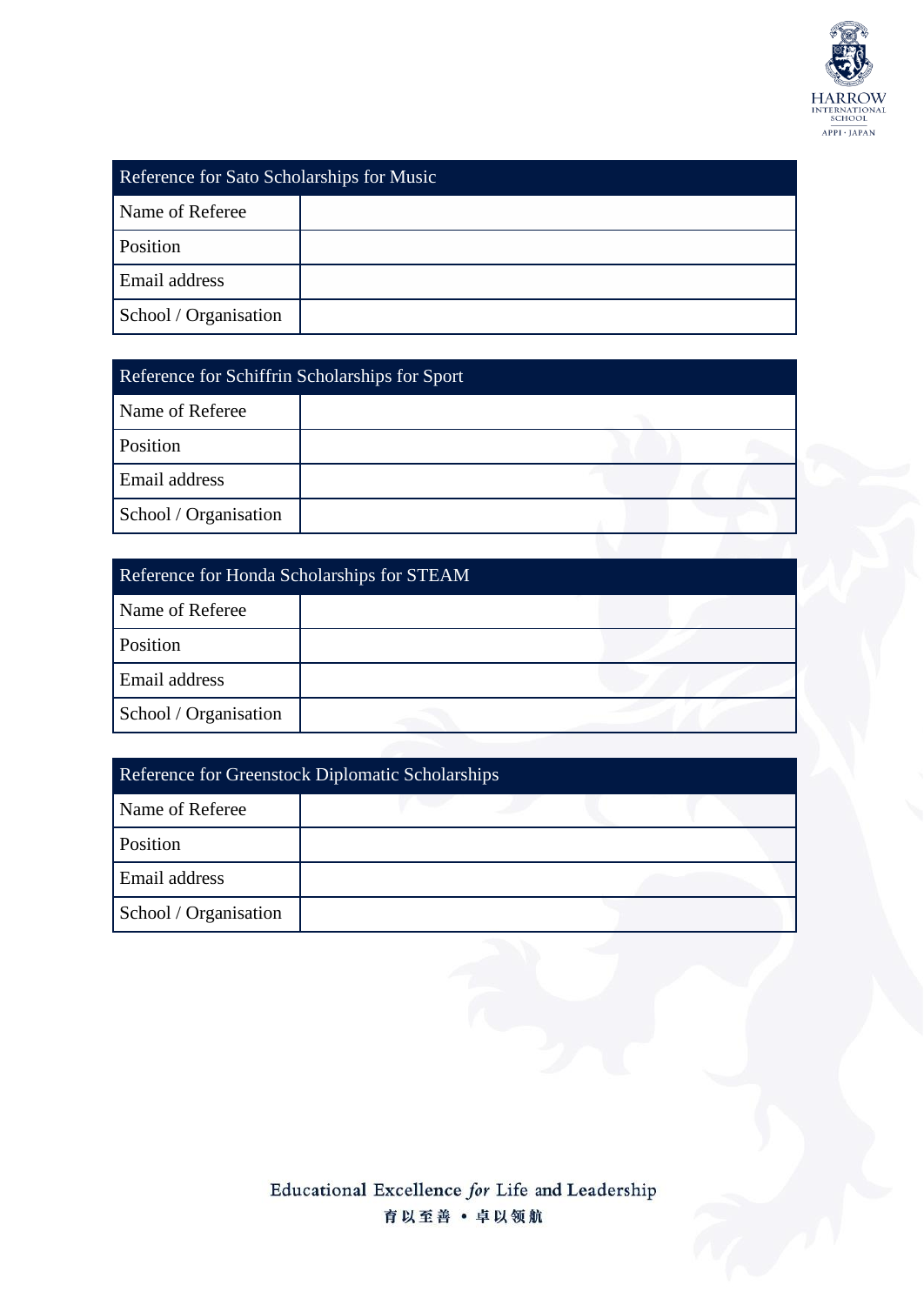

### **5.0 BYRON SCHOLARSHIPS FOR ENGLISH AND DRAMA**

#### *(Lord Byron (Old Harrovian) -Poet. For scholars who excel in English, literature, drama and theatrical pursuits)*

5.1 Rank your main area(s) of interest from 1 to 3, with 1 being the area of most interest.

 $\Box$  English

 $\square$  Literature

 $\square$  Drama and theatrical pursuits

#### 5.2 List below any *significant relevant achievements* within the last three years:

| Achievement | Date |
|-------------|------|
|             |      |
|             |      |
|             |      |
|             |      |
|             |      |
|             |      |
|             |      |
|             |      |
|             |      |

5.3 Describe your current involvement in any *academic activities* inside and outside of school e.g. teams, societies, competitions, clubs, collaborations etc.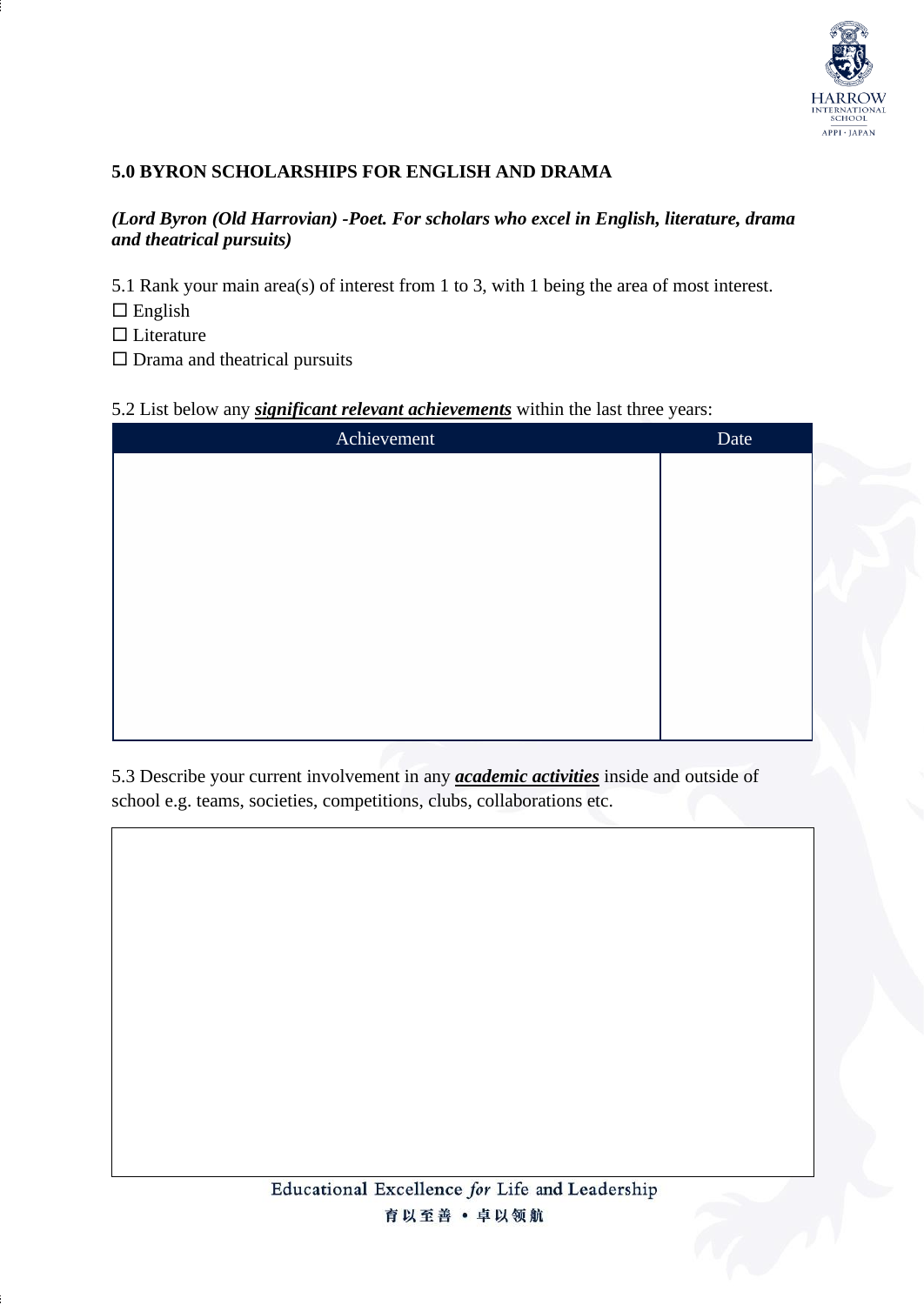

If relevant, *please submit a video recording of a drama performance* (no longer than 3 minutes) and/or *a piece of original written work* with your application form.

### **6.0 SATO SCHOLARSHIPS FOR MUSIC**

### *(Kimi Sato – Japanese female Composer from Sendai. For scholars who excel in the study and performance of music)*

|  |  |  | 6.1 Please give details of your <i>primary instrument(s)</i> |  |
|--|--|--|--------------------------------------------------------------|--|
|  |  |  |                                                              |  |

| Instrument/Voice | Grade | Score in most recent exam | Length of learning |
|------------------|-------|---------------------------|--------------------|
|                  |       |                           |                    |
|                  |       |                           |                    |
|                  |       |                           |                    |

6.2 Lessons

Do you intend to have individual music lessons at Harrow Appi?

\_\_\_\_\_\_\_\_\_\_\_\_\_\_\_\_\_\_\_\_\_\_\_\_\_\_\_\_\_\_\_\_\_\_\_\_\_\_\_\_\_\_\_\_\_\_\_\_\_\_

\_\_\_\_\_\_\_\_\_\_\_\_\_\_\_\_\_\_\_\_\_\_\_\_\_\_\_\_\_\_\_\_\_\_\_\_\_\_\_\_\_\_\_\_\_\_\_\_\_\_

□ Yes

 $\square$  No

If yes, please state which instruments/voice:

Please give details of highest theory exams passed:

### 6.3 List below any *significant relevant achievements* in the last three years:

| Achievement | Level (if applicable) | Date |
|-------------|-----------------------|------|
|             |                       |      |
|             |                       |      |
|             |                       |      |
|             |                       |      |
|             |                       |      |
|             |                       |      |
|             |                       |      |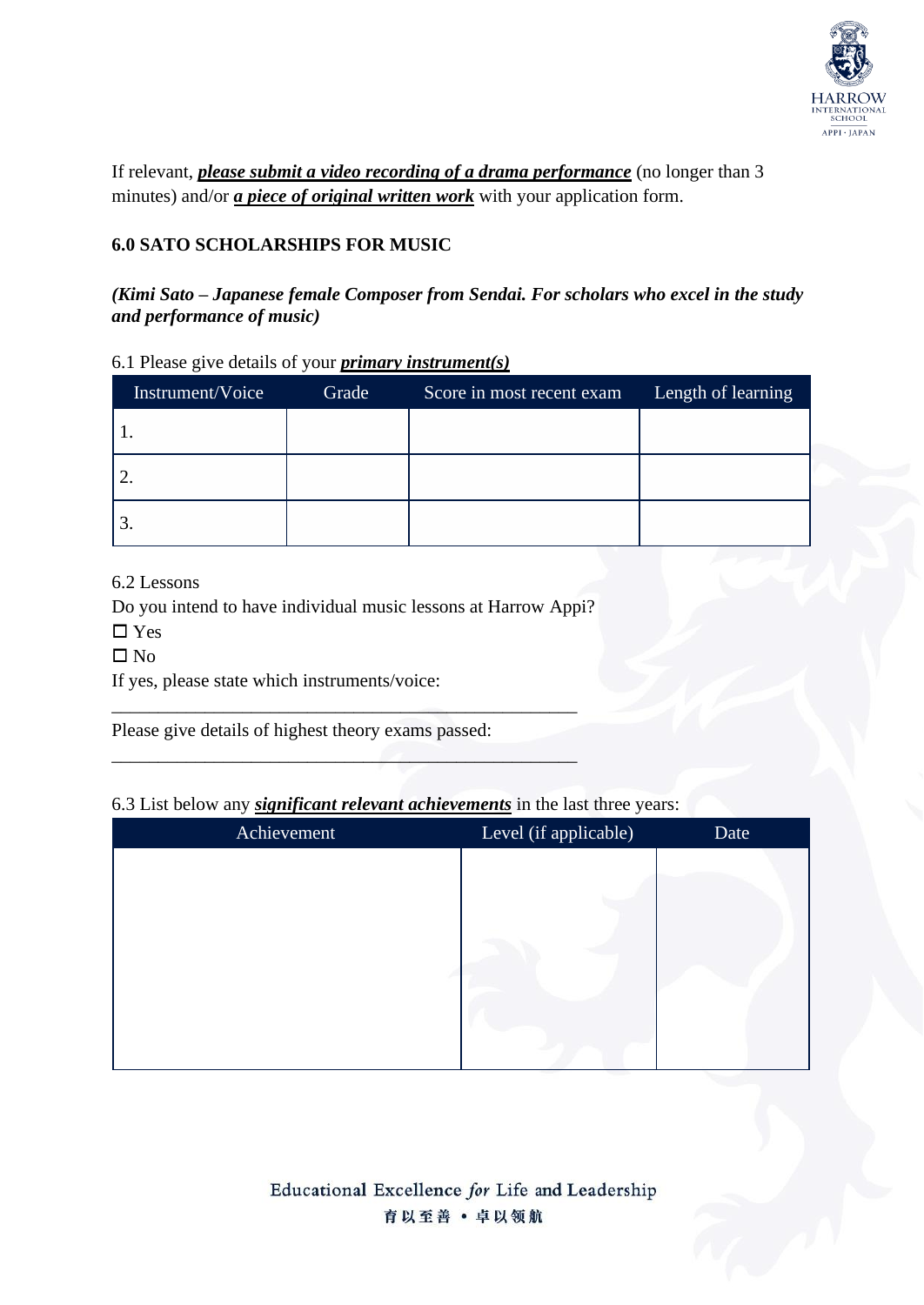

6.4 Describe your *current involvement in Music* inside and outside of school e.g. choirs, orchestras, competitions, bands, ensembles etc.

Ensure you also *submit recordings* (preferably video) of *performances of two pieces of music* (total no longer than 6 minutes) with your application form.

## **7.0 SCHIFFRIN SCHOLARSHIP FOR SPORT**

*(Mikaela Shiffrin – female Alpine Olympic and World Ski Champion from USA. For scholars who excel in skiing, snowboarding, tennis, golf and/or swimming)*

| Sport | No. years'<br>experience | Team/Club | Achievements/Honours |
|-------|--------------------------|-----------|----------------------|
| 1.    |                          |           |                      |
| 2.    |                          |           |                      |
| 3.    |                          |           |                      |
| 4.    |                          |           |                      |
| 5.    |                          |           |                      |

7.1 Details of *main sporting discipline(s)*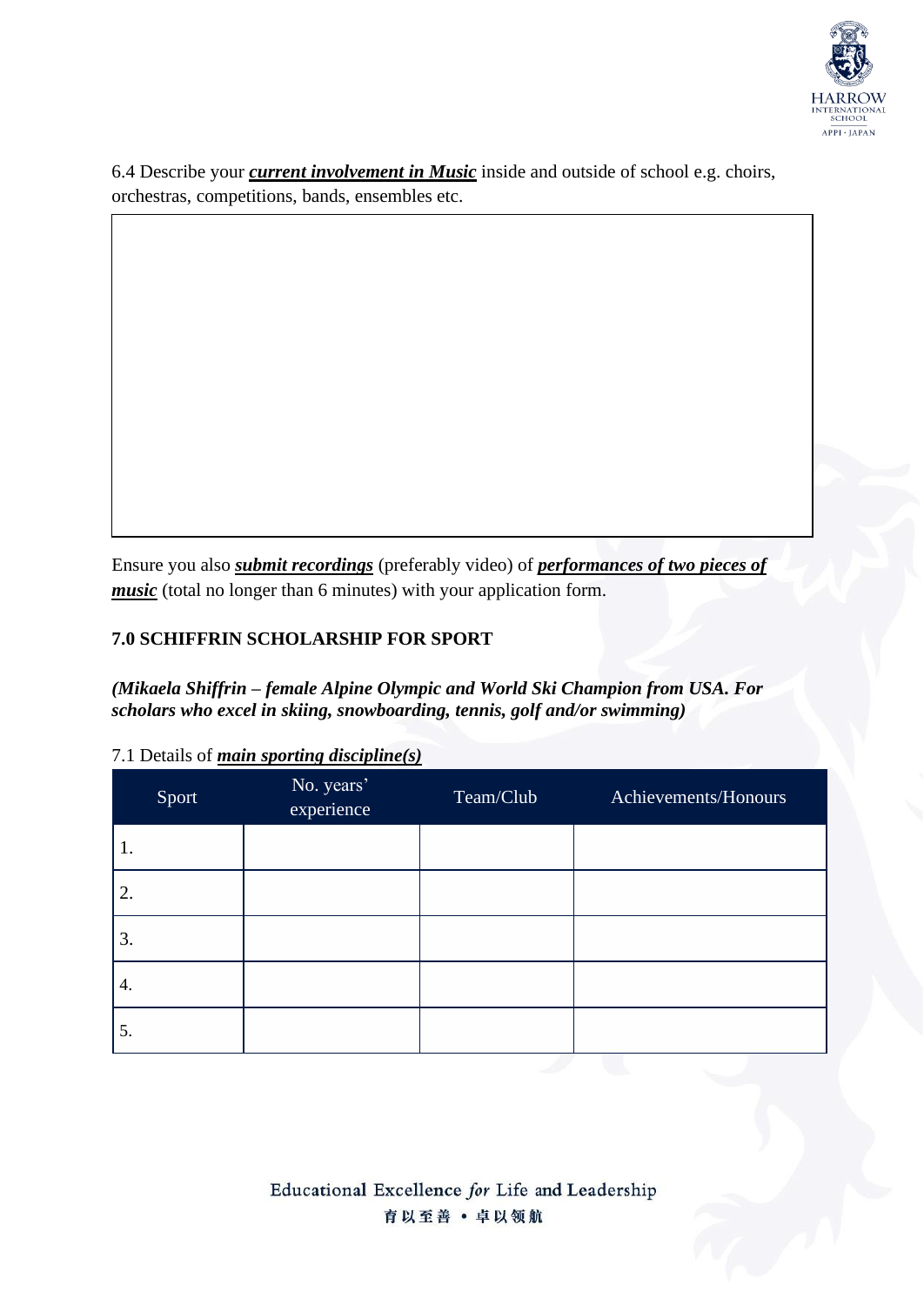

| Achievement | Date |
|-------------|------|
|             |      |
|             |      |
|             |      |
|             |      |
|             |      |
|             |      |
|             |      |
|             |      |
|             |      |

# 7.2. List below any *significant achievements* from the last three years:

7.3. Describe your *current involvement with sport* inside and outside of school.

Please submit up to three *videos of a maximum of relevant sporting performances* (total no longer than 6 minutes) with your application form.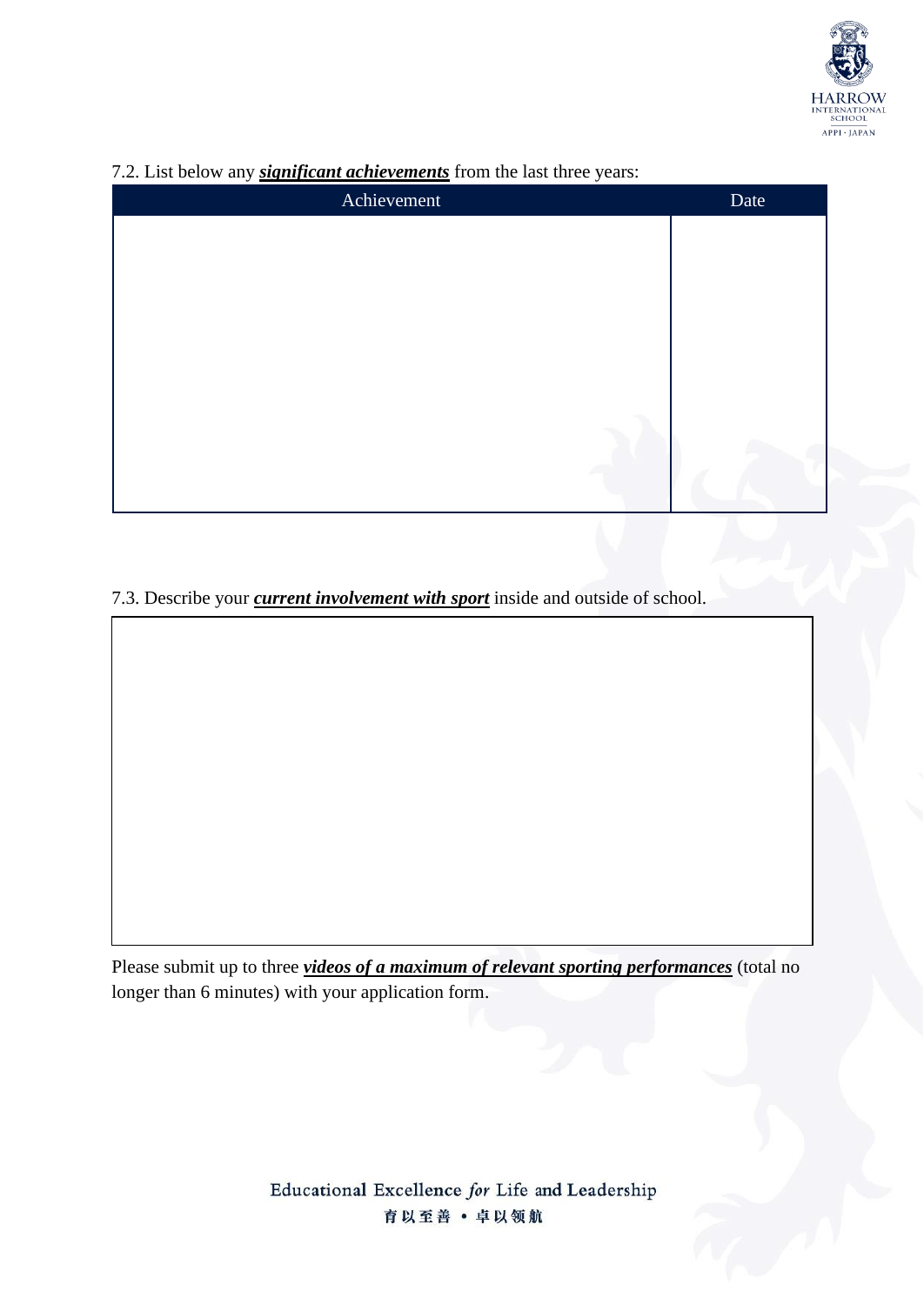

### **8.0 HONDA SCHOLARSHIP FOR STEAM**

#### *(Soichiro Honda – Japanese Engineer, Innovator and Entrepreneur. For scholars who excel in Maths, Science, Computing and Design Technology)*

8.1 Rank your main area(s) of interest from 1 to 5, with 1 being the area of most interest.

 $\Box$  Science

 $\Box$  Design Technology

 $\square$  Engineering

□ Visual Art

 $\square$  Mathematics

#### 8.2 List below any *significant academic achievements* from the last three years:

| Achievement | Date |
|-------------|------|
|             |      |
|             |      |
|             |      |
|             |      |
|             |      |
|             |      |
|             |      |
|             |      |
|             |      |

8.3 Describe your current involvement in any *academic activities* inside and outside of school e.g. teams, societies, competitions, clubs, collaborations etc.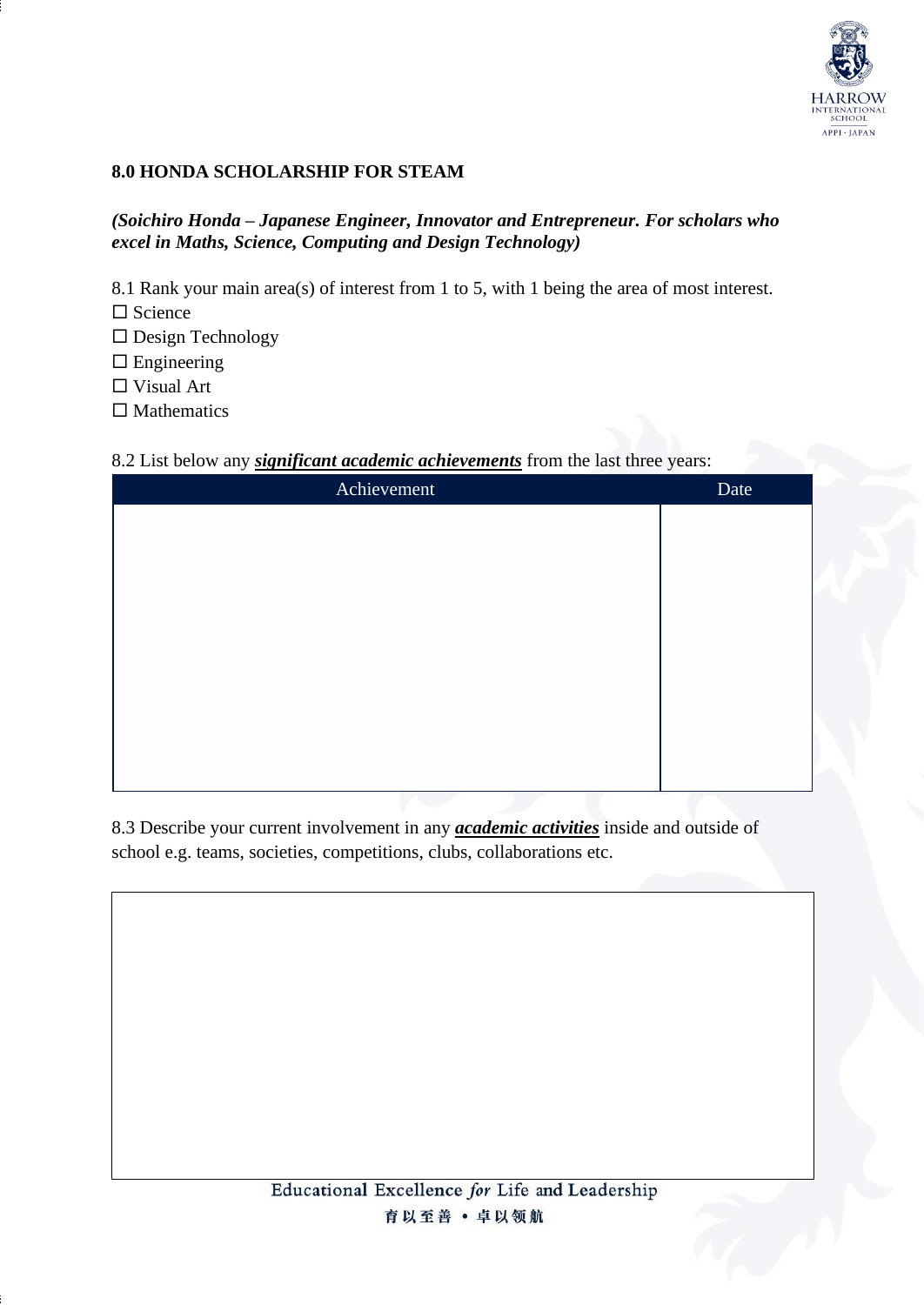

If relevant, please submit documents or video recordings (no more than 6 minutes) of any relevant original work with your application form.

### **9.0 GREENSTOCK DIPLOMATIC SCHOLARSHIP**

#### **(Sir Jeremy Greenstock (Old Harrovian) Diplomat. For all-round scholars from the Diplomatic Community deployed to East Asia)**

9.1 List below any significant *academic achievements* from the last three years:

| Achievement | Date |
|-------------|------|
|             |      |
|             |      |
|             |      |
|             |      |
|             |      |
|             |      |
|             |      |
|             |      |
|             |      |

9.2 Describe your current involvement in *academic activities* inside and outside of school e.g. teams, societies, competitions etc.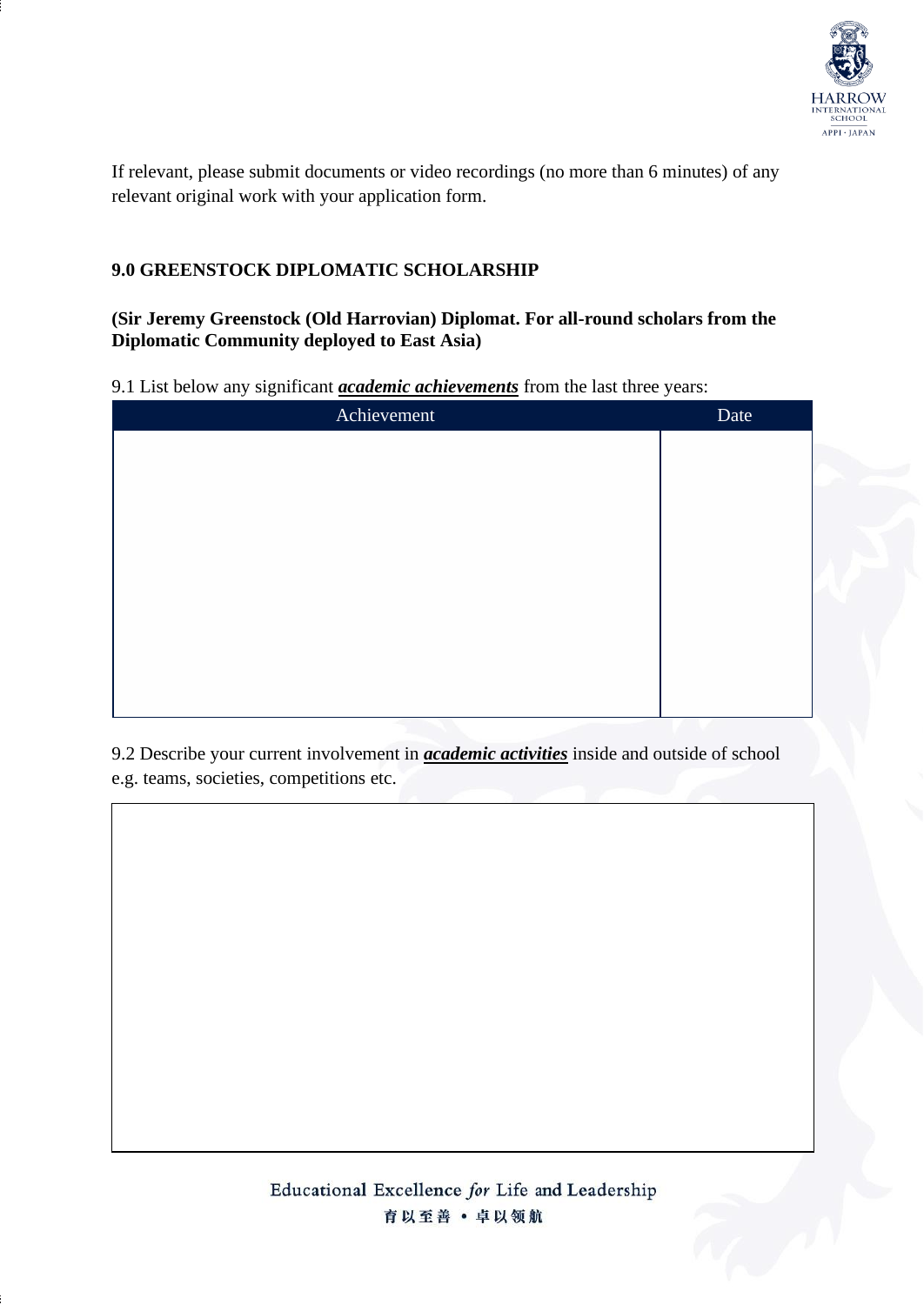

# 9.3 Describe your *current relationship to the Diplomatic Community* deployed to East Asia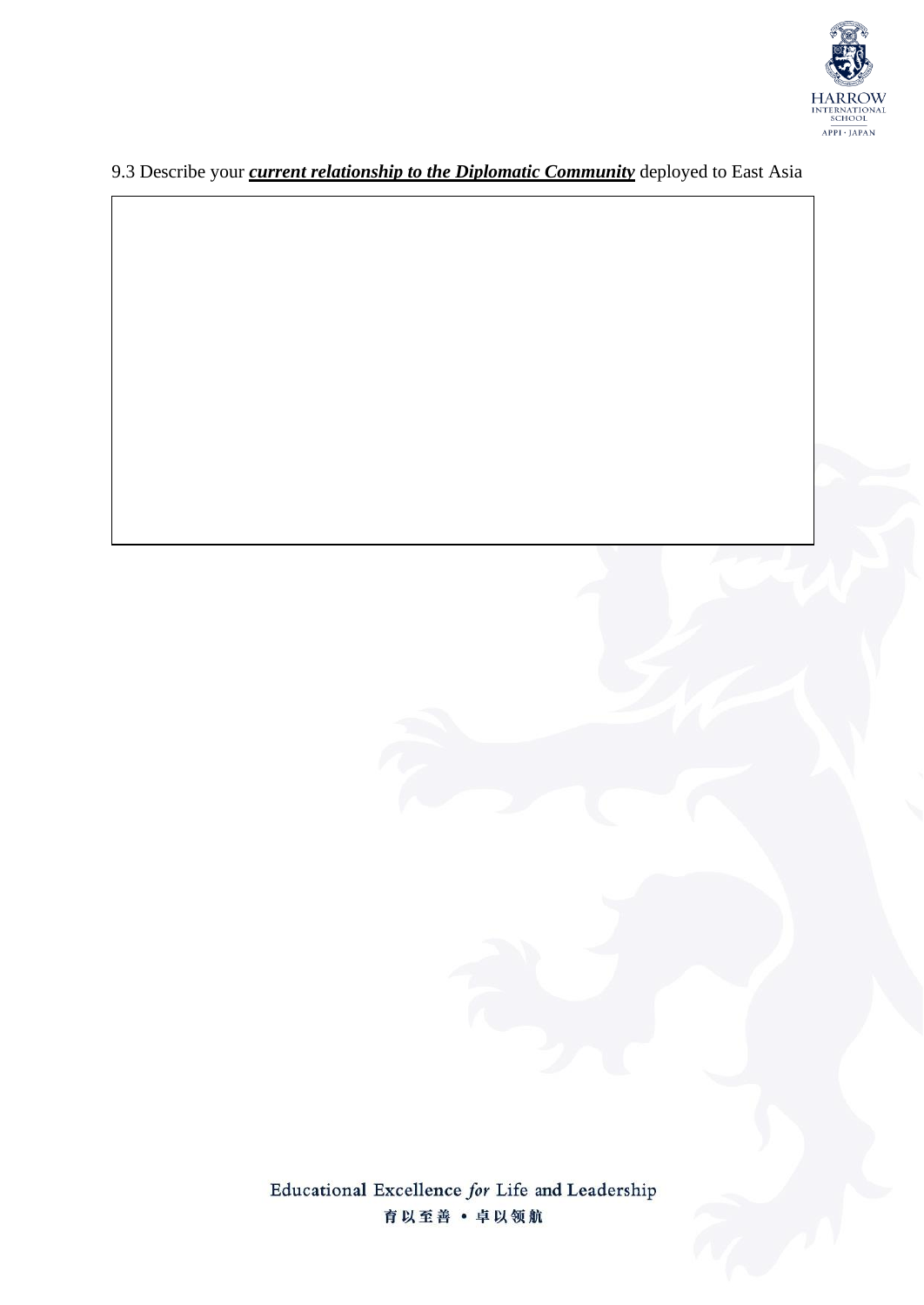

### **11.0 PERSONAL STATEMENT**

This statement forms part of the scholarship application procedure and will be considered together with the assessment(s) of submitted scholarship support material and performance at interview.

Please explain below, *why you wish to be considered for your chosen scholarship*(s).

*I confirm that all the information provided on this form and all other submitted materials are accurate and authentic.*

| Signature of                                                                                                                                                                  |             |
|-------------------------------------------------------------------------------------------------------------------------------------------------------------------------------|-------------|
|                                                                                                                                                                               | Date: Date: |
|                                                                                                                                                                               |             |
| Signature of                                                                                                                                                                  |             |
|                                                                                                                                                                               | Date:       |
| This form, along with supporting evidence, must be submitted to the Harrow Appi<br>Admissions Office: admissions@harrowappi.jp. If the attachments size (application form and |             |
| Educational Excellence for Life and Leadership                                                                                                                                |             |
| 育以至善 · 卓以领航                                                                                                                                                                   |             |
|                                                                                                                                                                               |             |